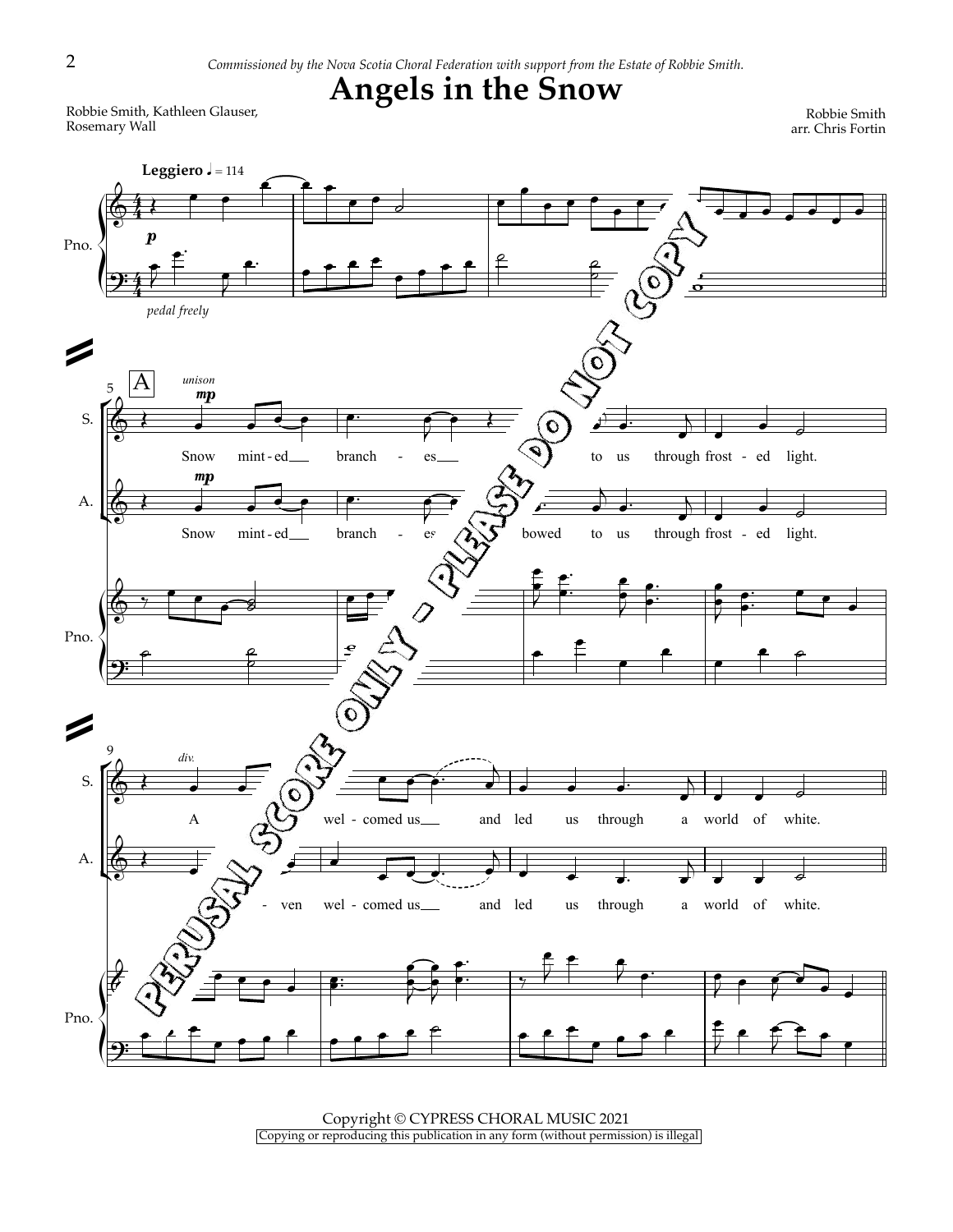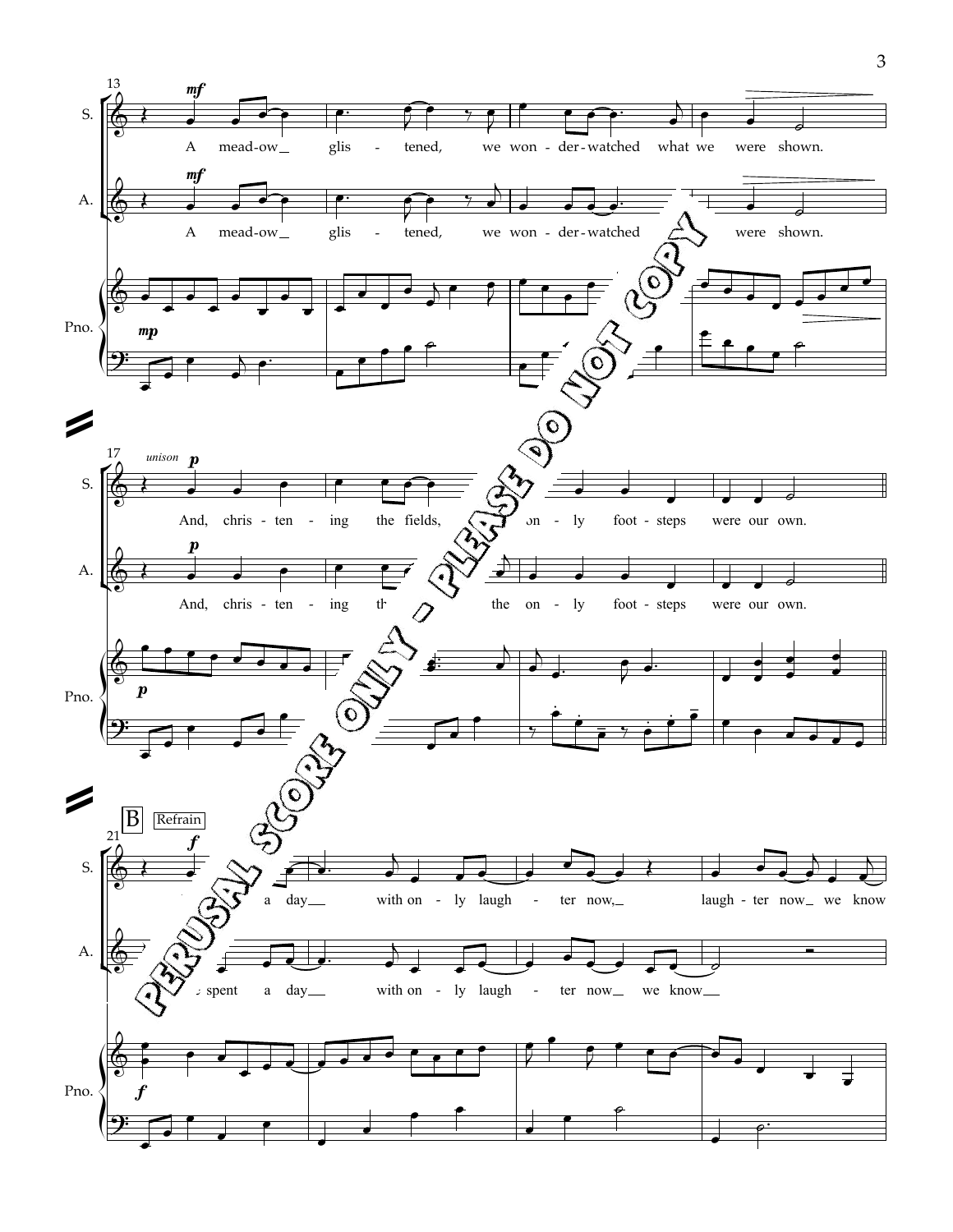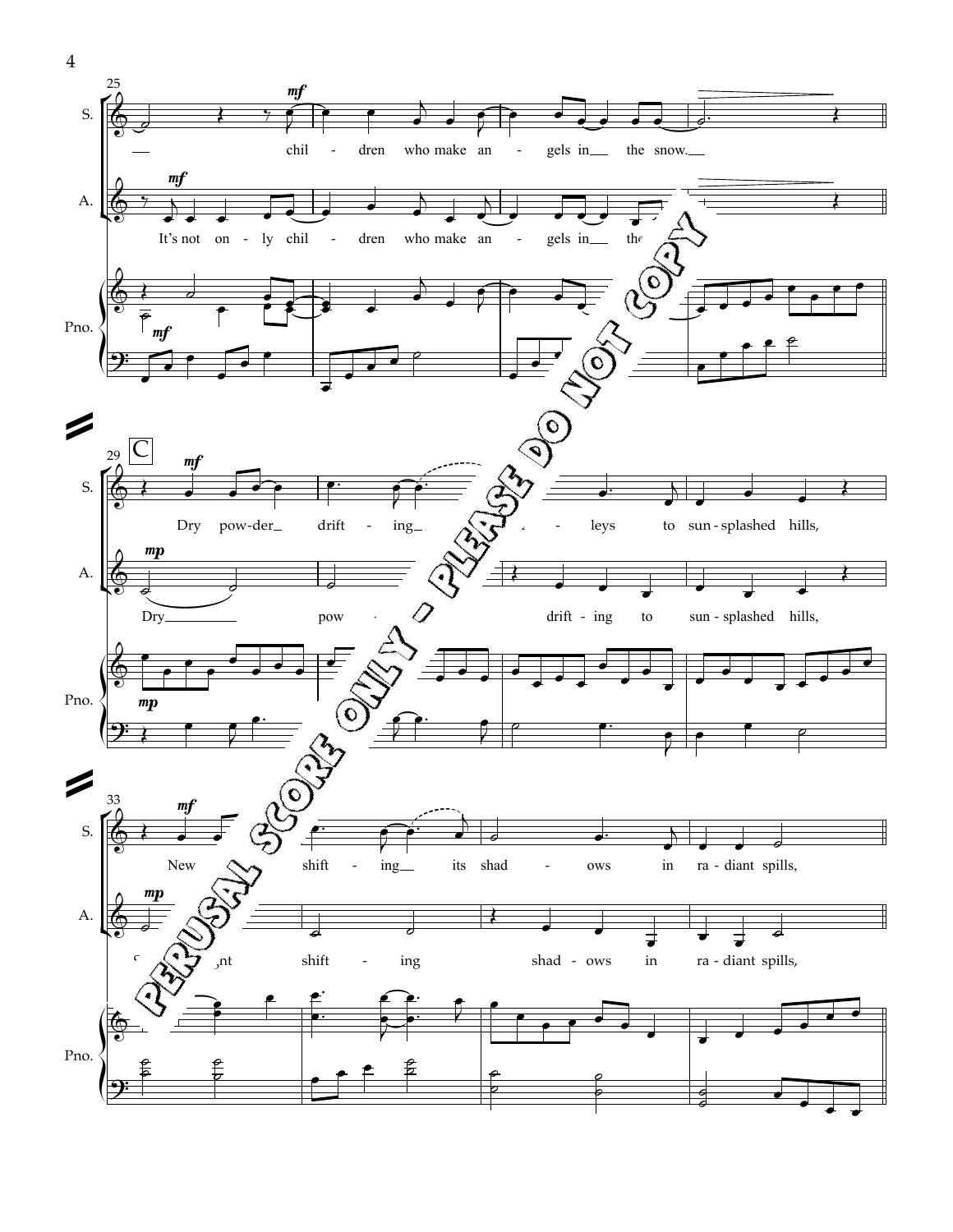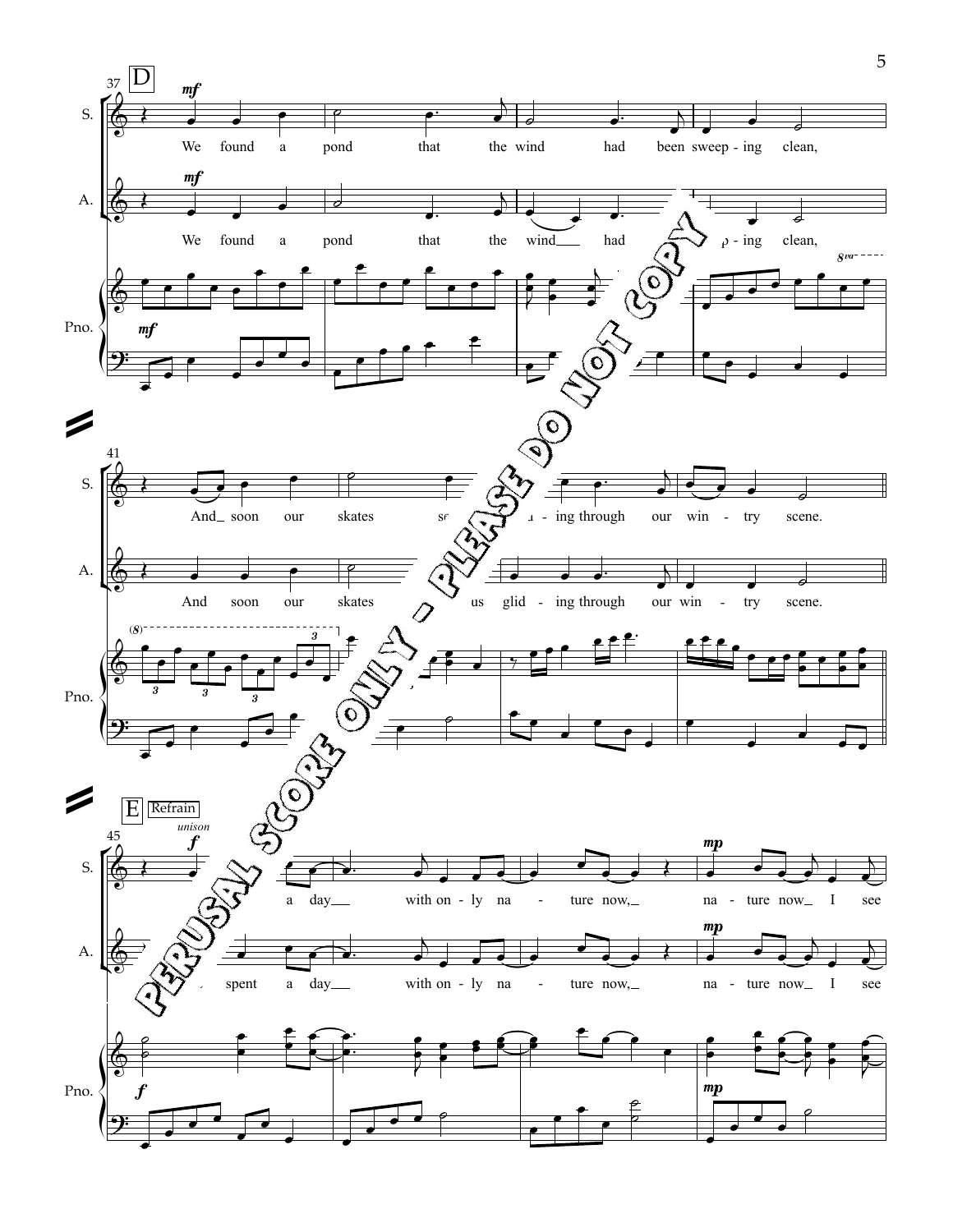

6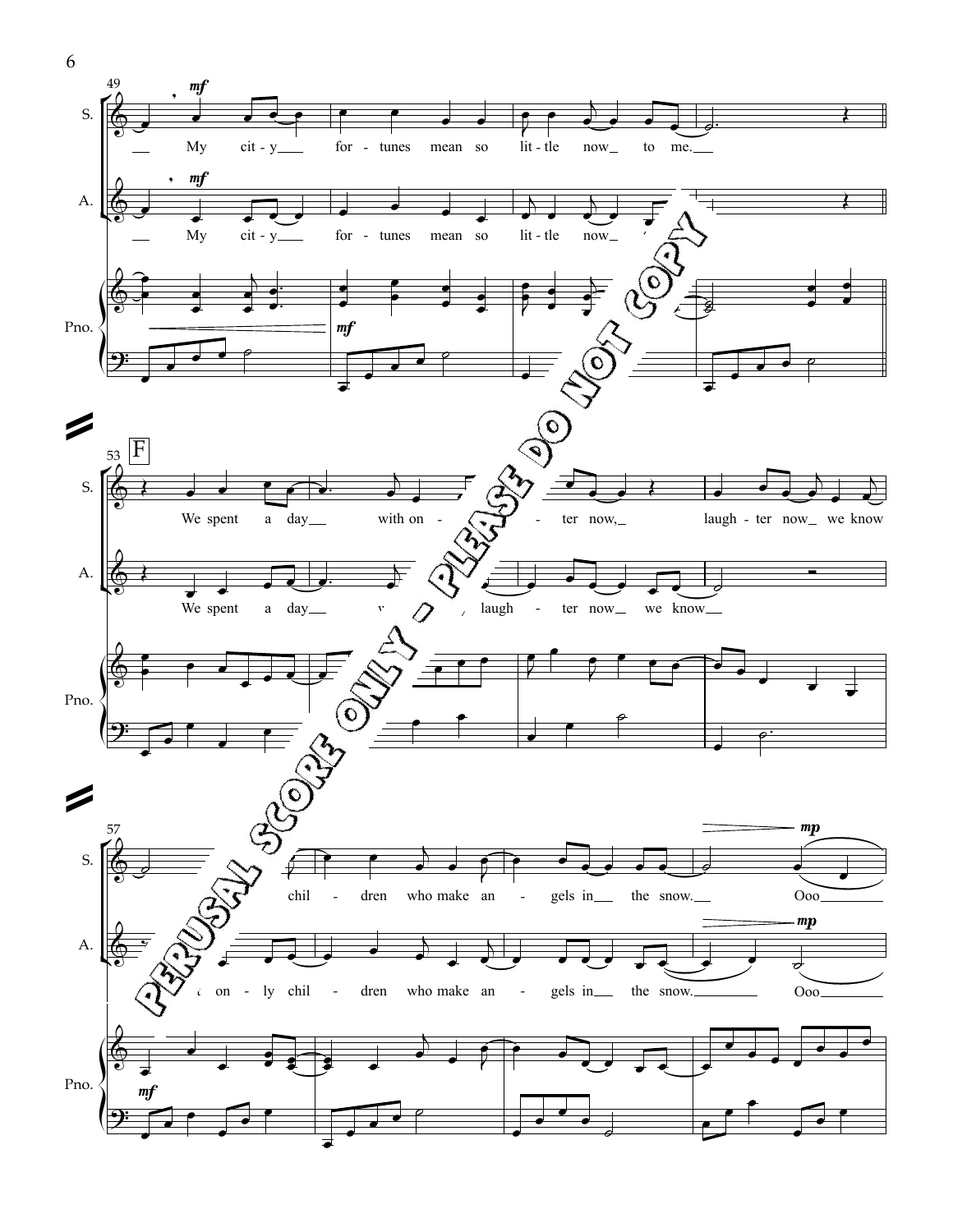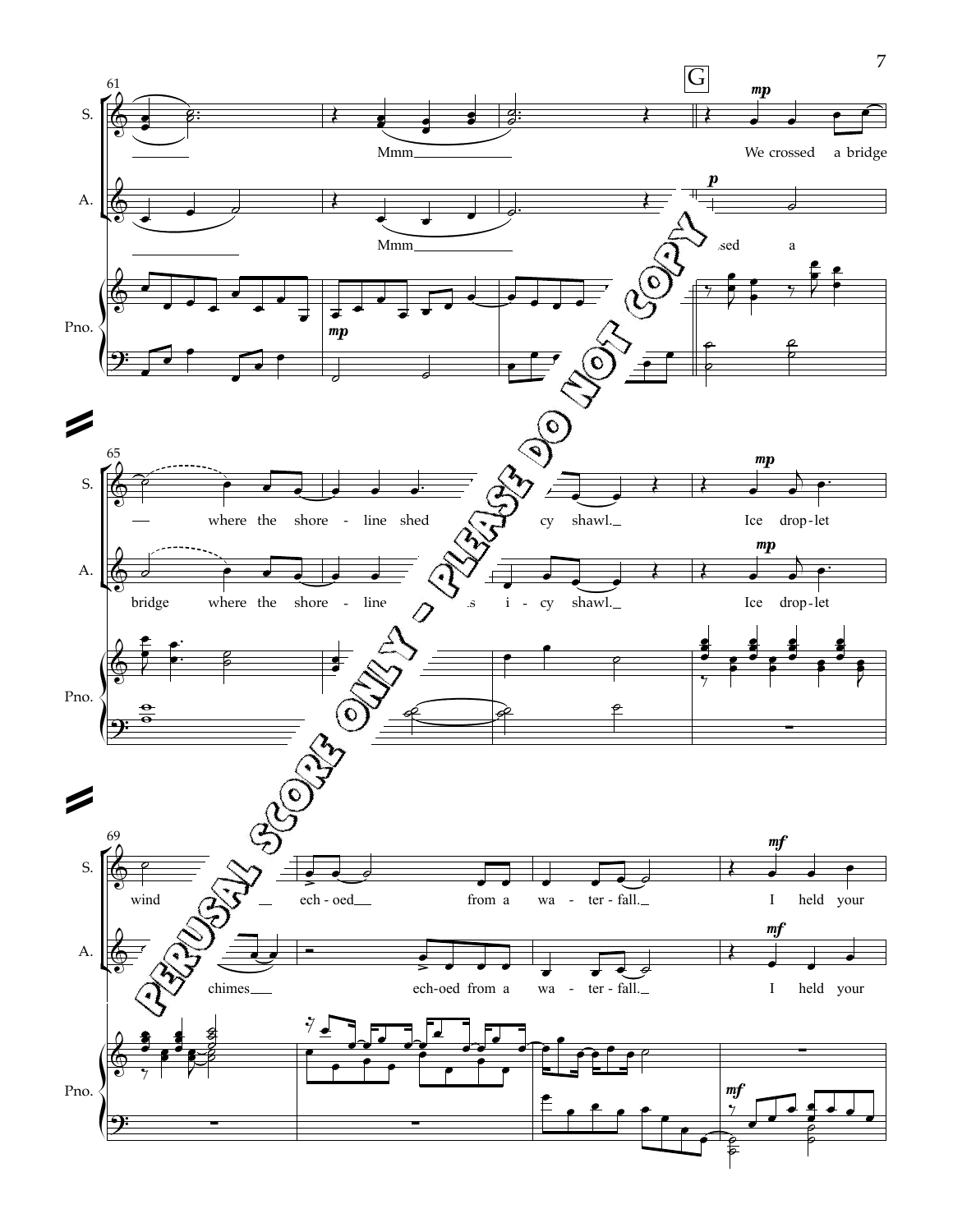

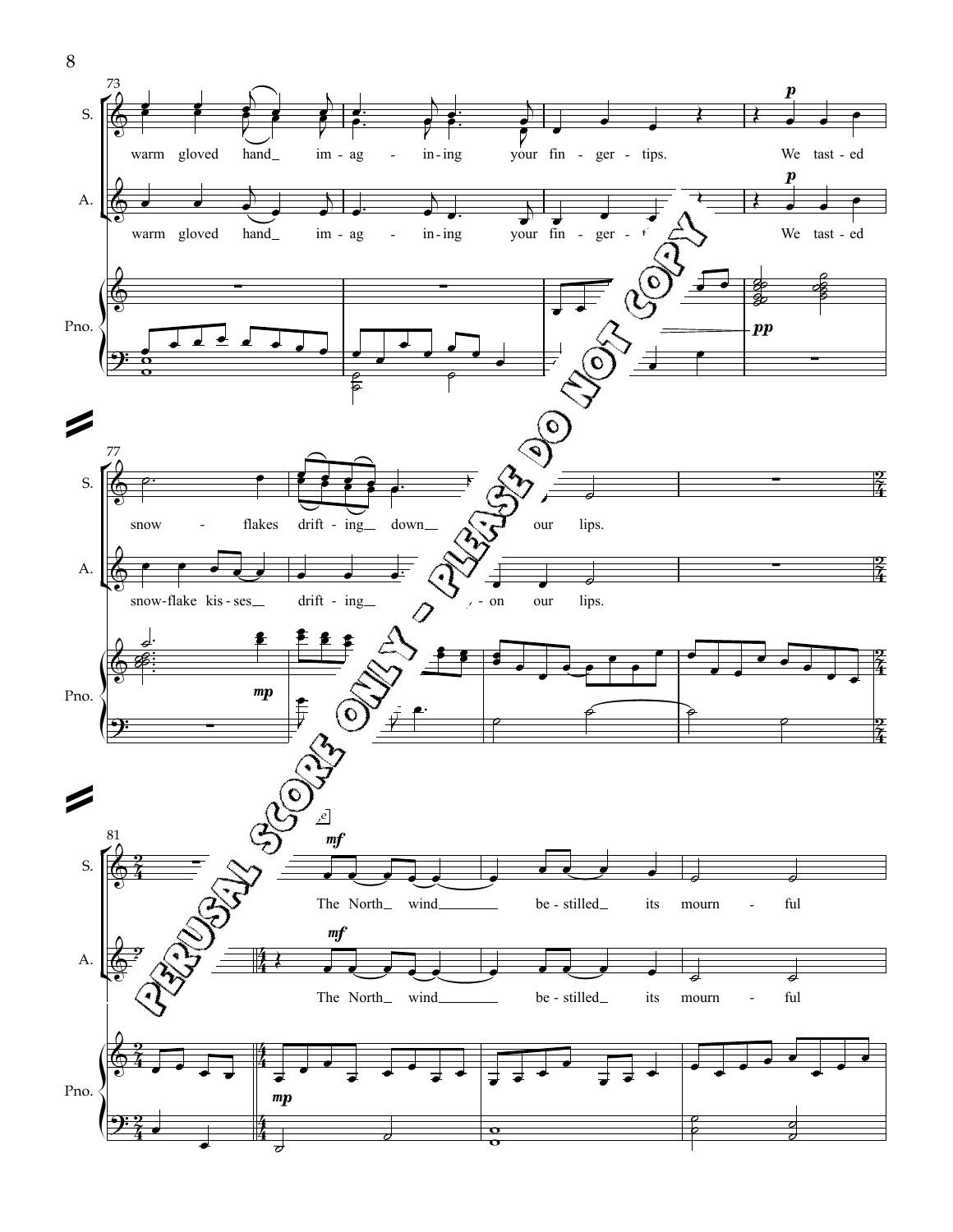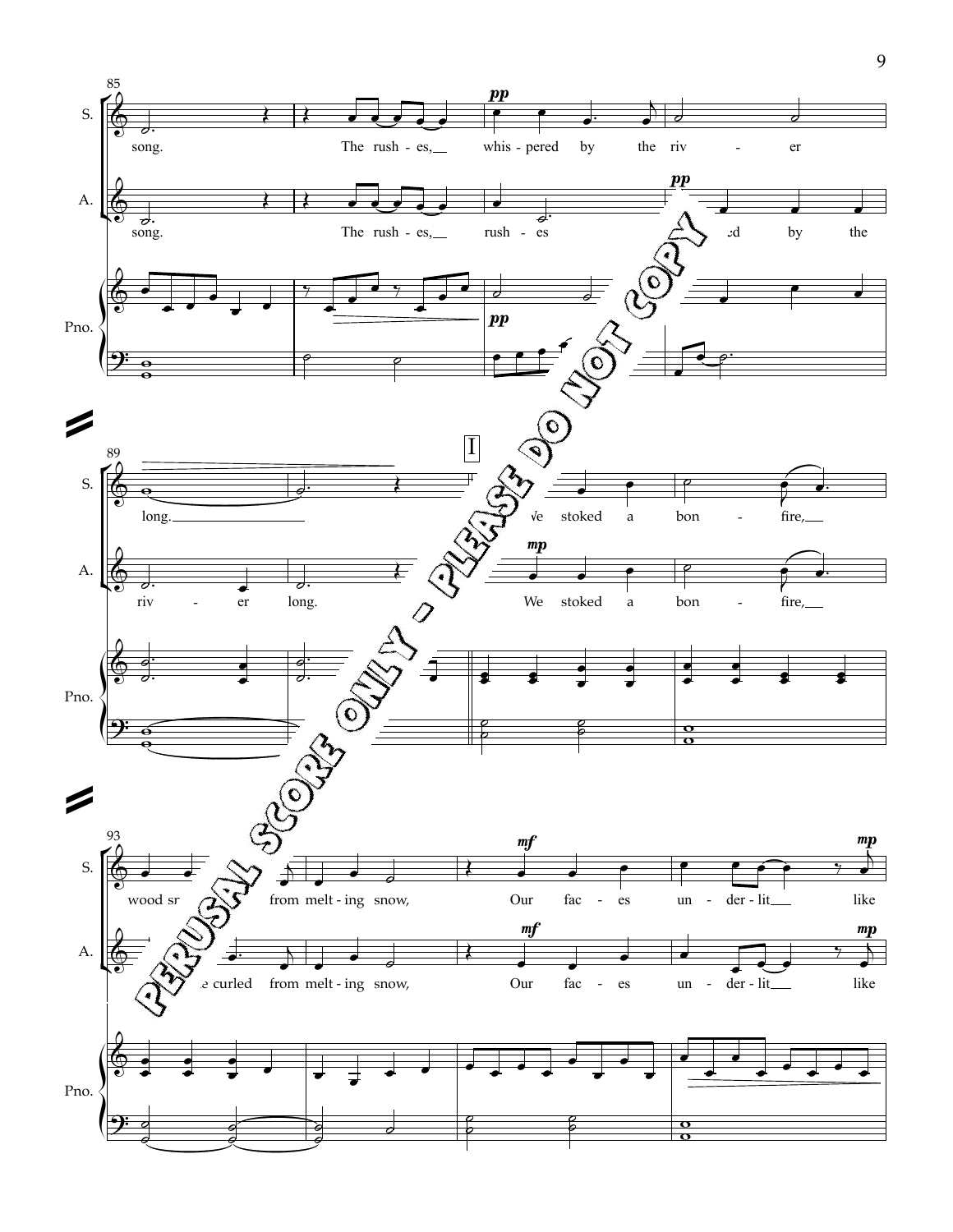